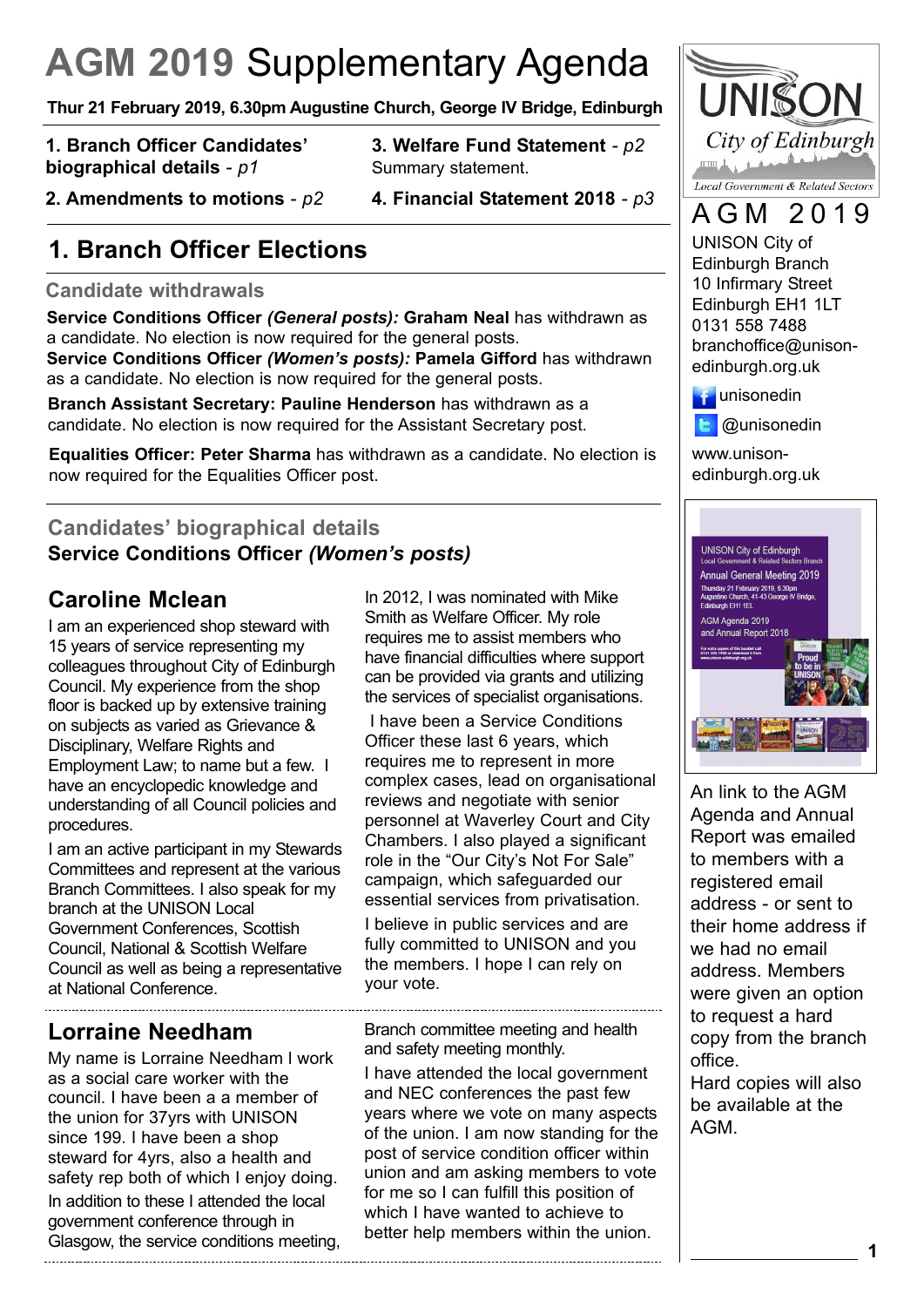#### **Candidates' biographical details (continued) Service Conditions Officer (women's posts)**

#### **Jane Watson**

Hi my name is Jane Watson I have worked for city of Edinburgh council for 20 years plus in numerous rolls, ie rapid response, hospital discharge, organiser and presently a social care worker. I have been a UNISON member for the same amount of time and very active as a steward on and off since 2009. I was at my very first conference last year which was very enlightening with a lot of information and a very good experience. I was involved in the stoppage of monitoring staff and also very involved with home care and the many issues that affect walkers in the community, especially in the horrendous weather

conditions that members have been up against just to do their jobs. As a home care worker I know only to well the difficulties that members can face on a daily basis. I take on many cases even if it's just to be at the end of a phone for a member. There are lots of issues in home-care everyday ie pay, terms and conditions, stages for sickness absences. I am also a service conditions officer which is a recent position after being nominated last year at branch committee, if I am nominated on the 21st of Feb at the AGM I will continue to be committed to my post as steward and service conditions officer and continue to support and represent members.

#### **Equalities Officer**

#### **Michael Richardson**

I'm a gay activist committed to fighting for equality at every opportunity, on a personal and professional level. I'm quite new to UNISON, having joined the City of Edinburgh Council (CEC) in September 2018. This hasn't stopped me raising awareness of matters important to marginalized groups such as people of colour or BAME, young people, women, people with disabilities, members of the LGBT+ communities etc.

Over the last couple of months, I've worked closely with colleagues in HR to draft guidelines for setting up formal staff networks at the CEC. Throughout this project, I have sought advice from connections working in a wide range of organisations including:

- Glasgow City Council
- The Scottish Government
- Edinburgh University
- Scottish Parliament
- Lloyds Banking Group

#### **2. Amendments to motions**

None received.

- Waverley Care
- The Equality Network
- LGBT Health & Wellbeing

For LGBT+ History Month in February, I coordinated a range of activities across the CEC. These included arranging for organisations to host stalls in our Waverley Court office, distributing posters and information leaflets to contacts in other offices across the City and with the help of senior council staff we arranged to have the Rainbow flag flown from City Chambers for the month.

Outside of work, my activism continues through my membership of the Scottish Parliament's LGBTI+ Cross Party Group. I regularly attend training days with various charities, informative talks, workshops and panel discussions focussing on issues important to marginalized groups. I recently attended workshop concerning the proposed changes to Hate Crime legislation in Scotland.

#### **3. UNISON City of Edinburgh Branch Welfare Fund**

| <b>Summary Financial Statement 2018</b>                       |           |                                 |            |
|---------------------------------------------------------------|-----------|---------------------------------|------------|
| (The Branch Welfare Fund is a separate registered<br>charity) |           | Funds b/f at 1 January 2017     | £49,735.88 |
|                                                               |           | Uncleared cheques               | £0.00      |
|                                                               |           | In bank at 31/12/18             | £52,996.20 |
| <b>Current Account</b>                                        |           |                                 |            |
| Contributions from members and donations                      | £7,654.32 | <b>Business Extra Account</b>   |            |
|                                                               |           | Funds b/f at 1 January 2017     | £8,371.51  |
| Grants and loans awarded                                      | £4,394.00 | Surplus/deficit                 | £0.00      |
| Donation to Scottish Welfare fundraiser                       | £0.00     | Funds b/f at 31 December 2017   | £8,371.51  |
| Total                                                         | £4,394.00 |                                 |            |
| Surplus (Deficit) for the year                                | £3,260.32 | Total Funds at 31 December 2016 | £61,367.71 |